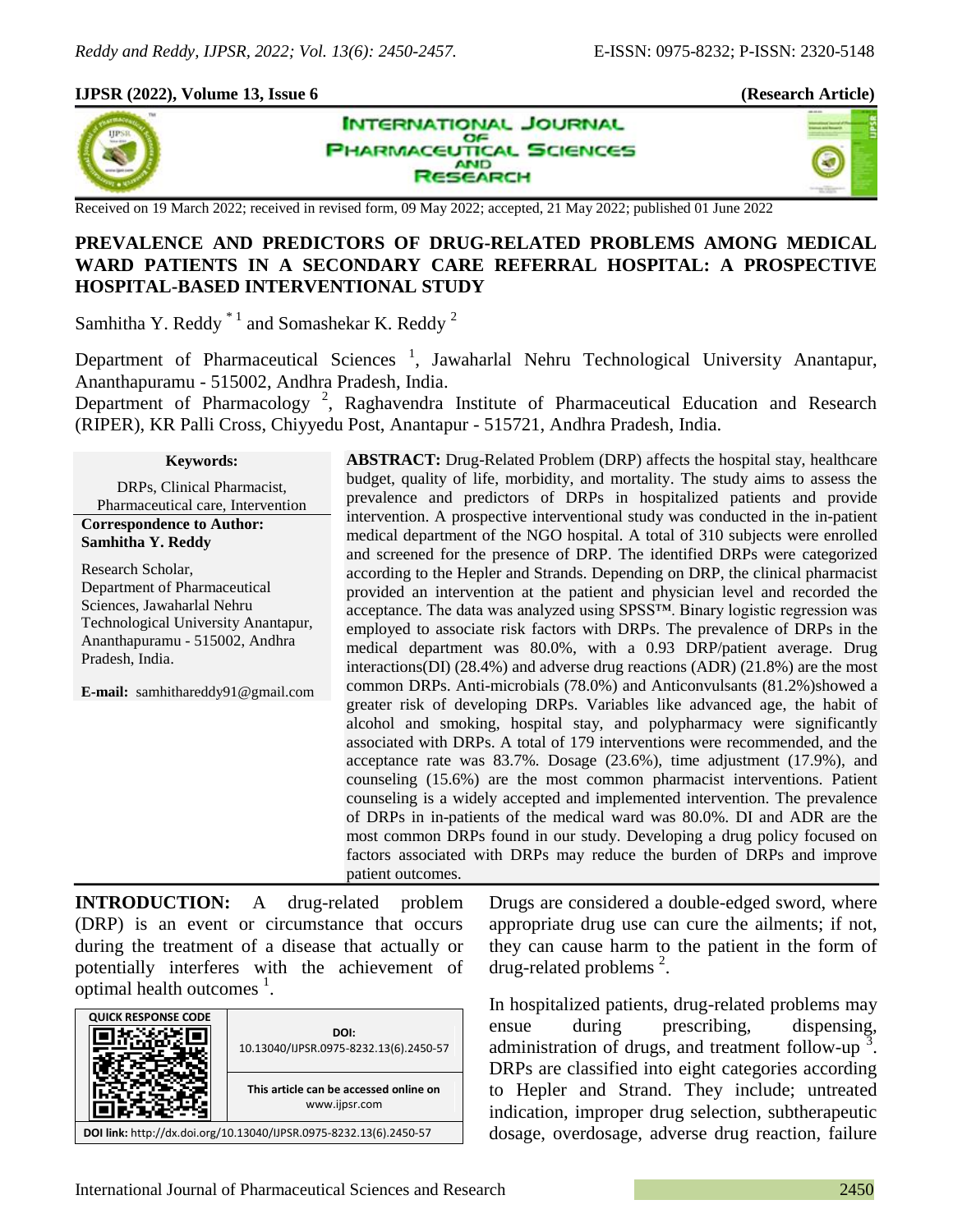to receive drugs, drug interactions, and drug use without an indication <sup>4</sup>. Patients admitted to medical wards are at greater risk of developing DRPs due to several factors: acute illnesses, advanced age, comorbidities, younger patients with severe disease, polypharmacy, renal impairment, and frequent change in the drug therapy  $5$ . Previous studies suggest that most hospitalized patients will experience at least one DRP during their hospital stay. For example, studies from Southwest Ethiopia, Northern Sweden, Spain, Jordan, and Norway reported that the prevalence of DRPs among hospitalized patients was 73.5%, 66.0%, 45.1%, 41.8%, 98.3% and 81.0%, respectively 3,  $^{\circ-}$ <sup>9</sup>. The DRPs significantly impact hospital stay, healthcare budget, quality of life, morbidity, and mortality <sup>10</sup>. Therefore, early detection and prevention can minimize the negative impact of DRPs on health and economic outcomes. The Indian evidence shows that most DRP studies focused on specific illnesses/drugs/populations or ambulatory patients  $11-13$ . Also, few studies addressed the predictors of DRP and the medical team's acceptance of recommended clinical pharmacist interventions<sup>14</sup>. There was no study performed to assess the DRPs in Indian rural hospital settings. The study aims to assess the prevalence and predictors of drug-related problems in medical wards of a rural secondary care referral hospital.

**MATERIALS AND METHODS:** A prospective hospital-based interventional study was conducted in the in-patient medical department of a 330 bedded NGO charity hospital - Rural Development Trust Hospital, situated in a small village of Bathalapalli, in the socio-economically backward district of Anantapur, Andhra Pradesh, India.

**Study Criteria:** All patients aged 18 years or more and admitted to the in-patient medical wards between December 2018 and August 2019 (9 Months) are eligible for the study. Patients admitted to the Intensive Care Unit (ICU) who refused to give consent, readmitted during the study period, and were discharged before collecting data were excluded from the trial.

**Ethical Considerations:** The study was conducted after getting ethical clearance from the Institutional Review Board (Reg. No: RIPER-IRB-PP-2018043). After explaining the study protocol and objectives in an understandable language, oral and written informed consent was obtained from all enrolled subjects. Patients' names and other identifiers were not mentioned in the data collection tool to ensure confidentiality.

**Sample size and Sampling Technique:** To estimate the number of subjects that need to be included in the study, a single proportional population formula was used with a prevalence of DRPs of 28.0% from else report, 95% confidence interval, 5% of margin of error, design effect 1%, and 80% power, which was calculated as 284. The eligible subjects were chosen for the study using a convenient sampling technique.

**Study Procedure:** A total of 310 subjects who met the study criteria were enrolled by taking oral and written informed consent. A pre-designed and structured data collection form was used to collect the selective information from the data resources (patient case sheets, medication charts, lab reports, and patient/caregiver interviews). The data collection form mainly contains patient demographics, clinical features, social habits, past medical and medication history, laboratory details, current diagnosis, current medication therapy, and progressive daily report. The current medication therapy details include all drugs' names, route of administration, dose, frequency, duration, indication, and date of drugs started and stopped. The past medical and medication history includes allergies (food and medicine), comorbidities, and previously received drugs. The study investigator evaluated the appropriateness of drug therapy using various resources like primary (standard literature), secondary (Micromedex), and tertiary (*e.g*., BNF, AHFS, and Martindale), which are available in the Pharmacy Practice department. The identified DRPs were recorded and categorized according to Hepler and Strands classification of DRPs 1990as an untreated indication, improper drug selection, subtherapeutic dosage, overdosage, adverse drug reaction, failure to receive drugs, drug interactions, and drug use without an indication. Depending on the type of DRP, the clinical pharmacist applies the specific intervention to patients/healthcare providers to achieve a better therapeutic outcome. The healthcare providers' acceptance level of clinical pharmacist intervention was categorized as;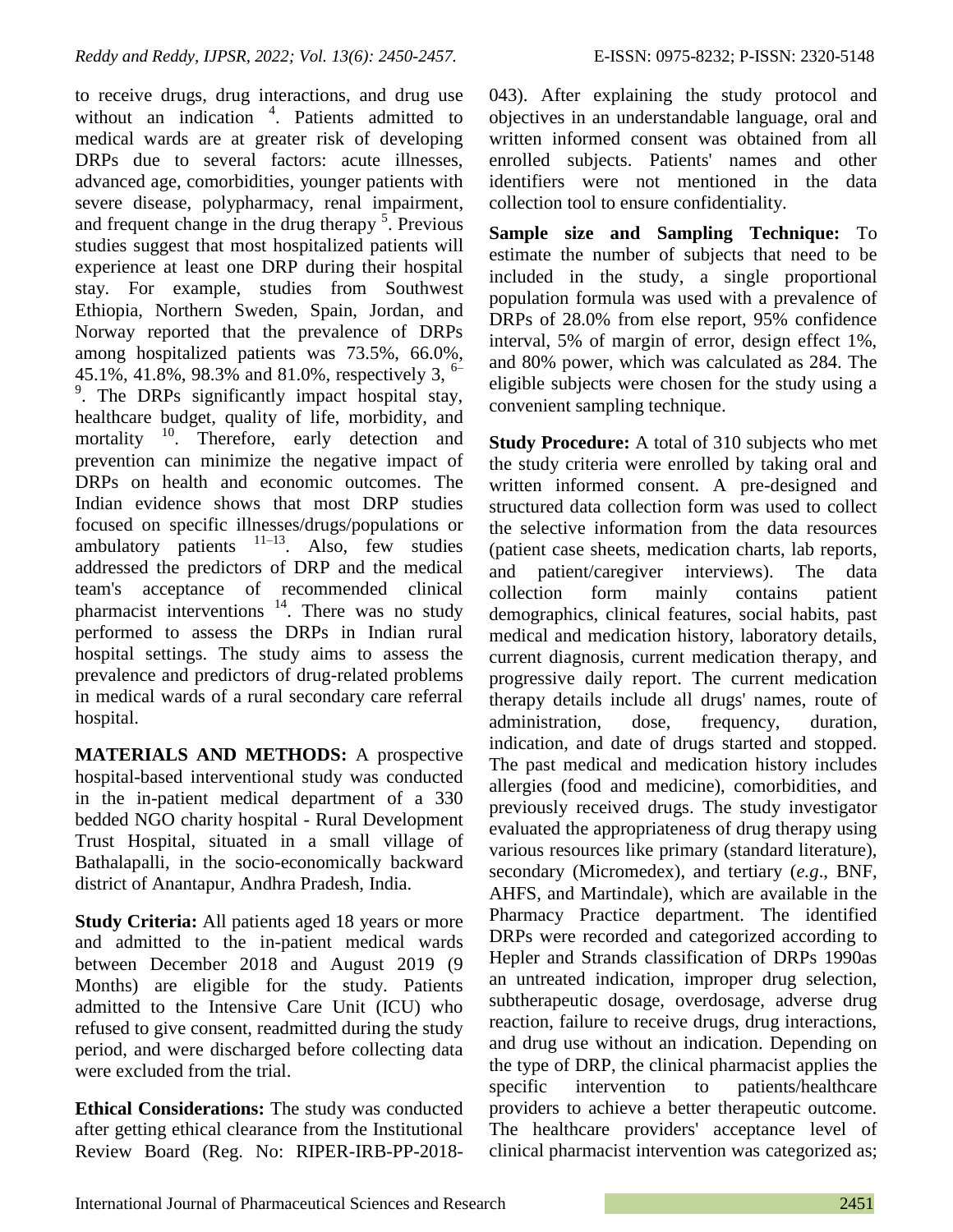1. Intervention accepted therapy changed, 2. Intervention accepted therapy not changed, 3. Neither intervention accepted nor therapy changed and 3. No intervention

**Data Analysis:** The data wasanalyzed using SPSS™ 23.0 (SPSS™, Chicago, IL, USA). Descriptive statistics like mean, standard deviation, number, and proportion were used to represent the demographics, clinical characteristics, distribution of DRPs, and clinical pharmacist interventions in the study population. A binary logistic regression analysis test was employed to test for significant association between the age, gender, comorbidities, length of the hospital stay, polypharmacy, and route of the administration towards getting DRPs. The findings are considered as a statistically significant association if  $P < 0.05$ .

**RESULTS:** A total of 310 subjects were enrolled in the study. The findings of our research revealed that the majority of the patients are between the ages of 18 and 40 years (129; 41.6%), males (188; 60.6%), normal weight (238; 76.8%), rural residents (252; 81.3%), no allergy (304; 98.1%), no habit of smoking and alcohol consumption (125; 40.3%), not suffering from any co-morbid condition (177; 57.1%), stayed in hospital less than or equal to four days (214; 69.0%), taking drugs less than five (194; 62.6%) and the hospital is at least once in the past 12 months (174; 56.1%).

The distribution of the socio-demographic and clinical characteristics of the study subjects is shown in **Table 1.**

| <b>Variable</b>                     | Frequency $(\% )$ |
|-------------------------------------|-------------------|
| Age in years (Mean $\pm$ SD)        |                   |
| 18-40                               | 129(41.6)         |
| $41 - 60$                           | 97 (31.3)         |
| $>60$                               | 84(27.1)          |
| Gender                              |                   |
| Male                                | 188 (60.6)        |
| Female                              | 122 (39.3)        |
| $BMI (Mean \pm SD)$                 |                   |
| $<18$                               | 29(9.3)           |
| 18-25                               | 238 (76.8)        |
| $\geq$ 25                           | 43 (13.9)         |
| Location                            |                   |
| Urban                               | 58 (18.7)         |
| Rural                               | 252 (81.3)        |
| Allergies                           |                   |
| N <sub>o</sub>                      | 304 (98.1)        |
| Yes                                 | 6(1.9)            |
| Social habits                       |                   |
| None                                | 125(40.3)         |
| Smoking                             | 35(11.3)          |
| Alcohol consumption                 | 52(16.8)          |
| <b>Both</b>                         | 98 (31.6)         |
| Comorbidities                       |                   |
| None                                | 177(57.1)         |
| One                                 | 80(25.8)          |
| Two                                 | 38 (12.2)         |
| More than or equal to three         | 15(4.8)           |
| Hospital stays (Days)               | $4.68 \pm 2.34$   |
| $\leq$ 4 days                       | 214 (69.0)        |
| >4 days                             | 96(30.9)          |
| Average no. of drugs/day            | $6.43 \pm 3.56$   |
| $<$ 5                               | 194(62.6)         |
| $\geq 5$                            | 116 (37.4)        |
| Last 12 months, hospital admissions |                   |
| Yes                                 | 174(56.1)         |
| $\rm No$                            | 136 (43.8)        |

**TABLE 1: SOCIO-DEMOGRAPHIC AND CLINICAL CHARACTERISTICS OF THE STUDY POPULATION (N=310)**

SD=Standard Deviation

International Journal of Pharmaceutical Sciences and Research 2452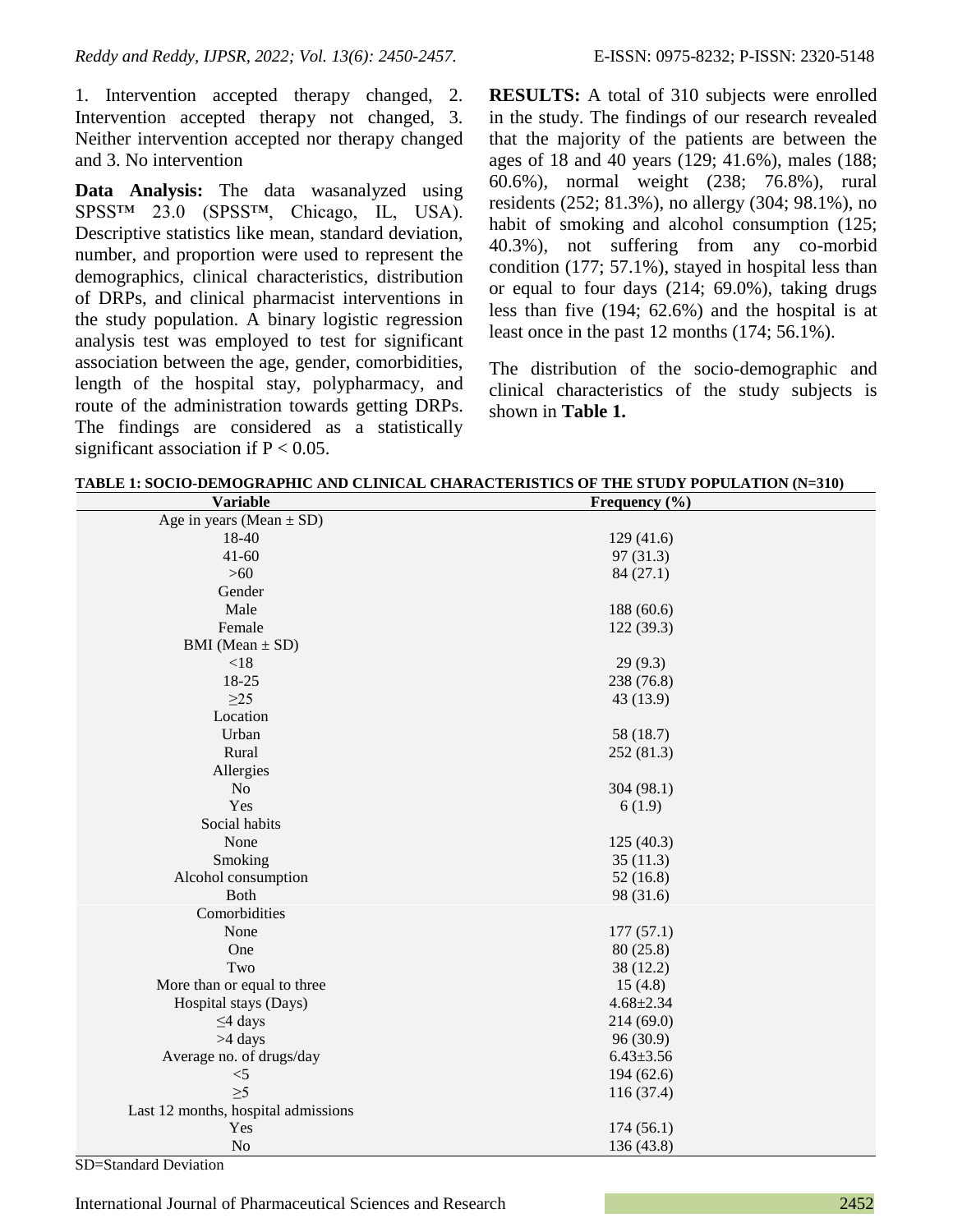| <b>Drug-related problem</b>       | <b>Frequency</b> | <b>Percentage of total DRP</b><br>$(N=289)$ | <b>Percentage of total Patients</b><br>$(N=248)$ |
|-----------------------------------|------------------|---------------------------------------------|--------------------------------------------------|
| Untreated indication              | 19               | 6.6                                         | 7.6                                              |
| Improper drug selection           | 26               | 8.9                                         | 10.5                                             |
| Subtherapeutic dosage             | 28               | 9.7                                         | 11.3                                             |
| Over dosage                       | 37               | 12.8                                        | 14.9                                             |
| Adverse drug reaction             | 63               | 21.8                                        | 25.4                                             |
| Failure to receive drugs          | 16               | 5.5                                         | 6.4                                              |
| Drug interactions                 | 82               | 28.4                                        | 33.1                                             |
| A drug used without an indication | 18               | 6.2                                         | 7.2                                              |

**TABLE 2: TYPE OF DRUG-RELATED PROBLEMS IDENTIFIED AMONG PATIENTS ADMITTED IN THE MEDICAL WARD**

Among 310 study subjects, 248 (80.0%) had drugrelated problems (DRPs). 289 DRPs were identified in the study, with an average of 0.93 DRPs/Patient. Drug interactions (28.4%) and adverse drug reactions (21.8%) are the most commonly identified DRPs in the study. The distribution of the DRPs according to the percentage of total DRPs and patients were represented in **Table 2.**

**TABLE 3: DISTRIBUTION OF THE DRUG-RELATED PROBLEMS ACCORDING TO THE DRUG CATEGORY**

| Drug/drug class          | No. | UI                       | <b>IDS</b> | <b>STD</b>               | <b>OD</b>                | <b>ADR</b> | <b>FRD</b>               | DI                       | <b>DWI</b>               | Total $(\% )$ |
|--------------------------|-----|--------------------------|------------|--------------------------|--------------------------|------------|--------------------------|--------------------------|--------------------------|---------------|
| Antimicrobials           | 123 | 05                       | 10         | 12                       | 17                       | 21         | 04                       | 24                       | 3                        | 96 (78.0)     |
| Vitamins and Minerals    | 32  | 01                       |            |                          |                          |            | $\overline{\phantom{0}}$ | 03                       | 8                        | 12(37.5)      |
| Corticosteroids          | 35  |                          |            | $\overline{\phantom{0}}$ | 05                       | 04         | 02                       | 03                       | $\mathbf{I}$             | 15(42.8)      |
| <b>NSAIDs</b>            | 68  | 02                       |            | -                        | 03                       | 10         | $\overline{\phantom{a}}$ | 05                       | 2                        | 22(32.3)      |
| Antacids                 | 38  | $\overline{\phantom{a}}$ | 05         | $\overline{\phantom{a}}$ |                          |            | $\overline{\phantom{0}}$ | 04                       | 2                        | 11(28.9)      |
| Oral hypoglycemic agents | 39  | 01                       |            | 01                       | 01                       | 02         | 01                       | 04                       |                          | 10(25.6)      |
| Beta-blockers            | 42  | 02                       | 03         | 03                       |                          | 02         | 03                       | 02                       |                          | 15(35.7)      |
| Diuretics                | 36  | 02                       |            | -                        | 05                       | 02         | $\overline{\phantom{a}}$ | 04                       |                          | 13(36.1)      |
| <b>CCBs</b>              | 28  | $\overline{\phantom{a}}$ | 02         | -                        | 03                       | 02         | $\overline{\phantom{a}}$ | 02                       | $\overline{\phantom{0}}$ | 09(32.1)      |
| Laxatives                | 12  | $\overline{\phantom{a}}$ | 01         | ۰                        | 02                       |            | $\overline{\phantom{0}}$ | $\overline{\phantom{0}}$ |                          | 04(33.3)      |
| <b>ACE</b> Inhibitors    | 29  | 06                       | 02         | 06                       | $\overline{\phantom{a}}$ | 02         | $\overline{\phantom{a}}$ | 02                       |                          | 18(62.1)      |
| <b>Bronchodilators</b>   | 30  | Ξ.                       | 04         | 03                       | $\overline{\phantom{a}}$ | 03         | $\overline{\phantom{a}}$ | 02                       |                          | 12(40.0)      |
| <b>Statins</b>           | 15  |                          |            | $\overline{\phantom{0}}$ |                          | 02         | 01                       | 03                       |                          | 06(40.0)      |
| Anti Muscarinic          | 28  |                          |            | -                        | 0 <sub>1</sub>           | 04         | $\overline{\phantom{a}}$ | 0.5                      |                          | 10(35.7)      |
| Thyroid hormone          | 23  |                          |            | 02                       | $\overline{\phantom{a}}$ | 01         | 05                       | 06                       |                          | 14(60.9)      |
| Anticoagulants           | 12  |                          |            | 01                       | -                        | 01         | $\overline{\phantom{a}}$ | 01                       |                          | 03(25.0)      |
| Anticonvulsants          | 16  |                          |            |                          |                          | 05         | $\overline{\phantom{0}}$ | 08                       |                          | 13 (81.2)     |
| Narcotic analgesics      | 09  |                          |            |                          |                          | 02         | $\overline{\phantom{0}}$ | 02                       |                          | 06(66.6)      |

UI=Untreated Indication; IDS=Improper Drug Selection; STD=Sub-therapeutic dose; OD=Over Dose; ADR=Adverse Drug Reaction; FRD=Failure to receive drug; DI=Drug Interaction; DWI=Drug without indication.

The distribution of the drug-related problems according to drug category wise was represented in **Table 3**. Anti-microbials (78.0%), Anticonvulsants (81.2%), Narcotic analgesics (66.6%), ACE Inhibitors (62.1%), and Thyroid hormones (60.9%) show a greater risk of developing DRPs.

| <b>Variable</b>              | Frequency $(\% )$ | Presence of DRPs $(\% )$ | Odds ratio (95% CI) | P-value |
|------------------------------|-------------------|--------------------------|---------------------|---------|
| Age in years (Mean $\pm$ SD) |                   |                          |                     |         |
| 18-40                        | 129(41.6)         | 74 (57.4)                | Ref                 | Ref     |
| $41-60$                      | 97 (31.3)         | 93 (95.9)                | $17.1(6.34-57.7)$   | < 0.001 |
| >60                          | 84(27.1)          | 81(96.4)                 | 19.8 (6.683.2)      | < 0.001 |
| Gender                       |                   |                          |                     |         |
| Male                         | 188 (60.6)        | 144 (76.6)               | Ref                 | Ref     |
| Female                       | 122 (39.3)        | 104(85.2)                | $1.76(0.97-3.28)$   | 0.063   |
| BMI (Mean $\pm$ SD)          |                   |                          |                     |         |
| < 18                         | 29(9.3)           | 23(79.3)                 | Ref                 | Ref     |
| $18-25$                      | 238 (76.8)        | 190 (79.8)               | $1.03(0.36-2.60)$   | 0.947   |
| $\geq$ 25                    | 43(13.9)          | 35(81.4)                 | $1.14(0.34-3.80)$   | 0.827   |

International Journal of Pharmaceutical Sciences and Research 2453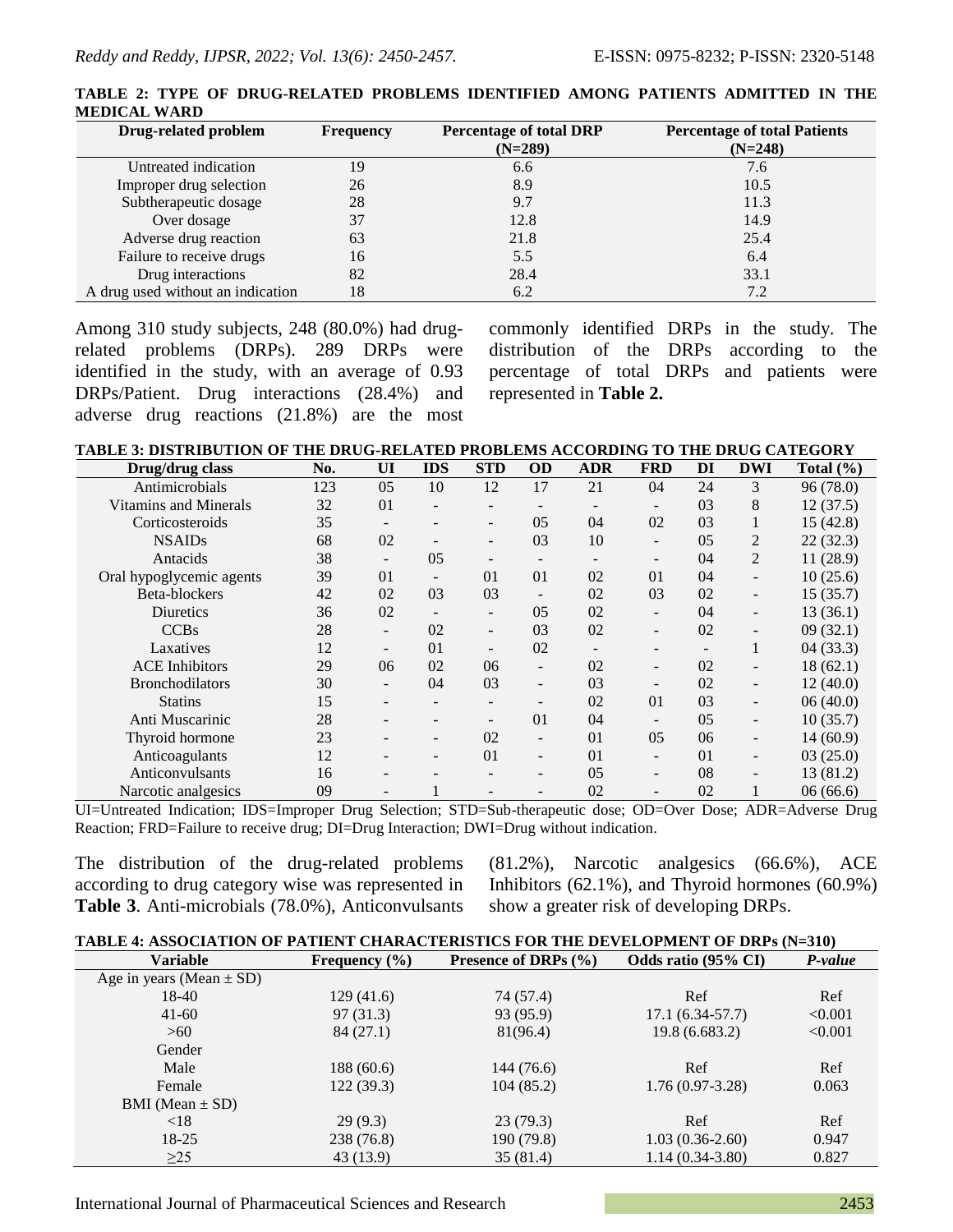| Location                    |                 |            |                      |         |
|-----------------------------|-----------------|------------|----------------------|---------|
| Urban                       | 58 (18.7)       | 46 (79.3)  | Ref                  | Ref     |
| Rural                       | 252 (81.3)      | 202(80.1)  | $1.05(0.50-2.11)$    | 0.884   |
| Allergies                   |                 |            |                      |         |
| N <sub>0</sub>              | 304(98.1)       | 243 (79.9) | Ref                  | Ref     |
| <b>Yes</b>                  | 6(1.9)          | 5(83.3)    | $1.25(0.17-30.33)$   | 0.837   |
| Social habits               |                 |            |                      |         |
| None                        | 125(40.3)       | 93 (74.4)  | Ref                  | Ref     |
| Smoking                     | 35(11.3)        | 25(71.4)   | $0.86(0.37-2.06)$    | 0.725   |
| Alcohol consumption         | 52 (16.8)       | 40(76.9)   | $1.14(0.54-2.52)$    | 0.724   |
| <b>B</b> oth                | 98 (31.6)       | 90(91.8)   | $3.85(1.73-9.35)$    | < 0.001 |
| Comorbidities               |                 |            |                      |         |
| None                        | 177(57.1)       | 133(75.1)  | Ref                  | Ref     |
| One                         | 80 (25.8)       | 67 (83.7)  | $1.70(0.87-3.48)$    | 0.125   |
| Two                         | 38 (12.2)       | 35(92.1)   | $3.84(1.23-16.44)$   | 0.022   |
| More than or equal to three | 15(4.8)         | 13(86.7)   | $2.14(0.52 - 14.49)$ | 0.316   |
| Hospital stays (Days)       | $4.68 \pm 2.34$ |            |                      |         |
| $\leq$ 4 days               | 214(69.0)       | 160(74.8)  | Ref                  | Ref     |
| $>4$ days                   | 96(30.9)        | 88 (91.7)  | $3.69(1.74-8.66)$    | < 0.001 |
| Average no. of drugs/day    | $6.43 \pm 3.56$ |            |                      |         |
| $<$ 5                       | 194(62.6)       | 146 (75.2) | Ref                  | Ref     |
| $\geq 5$                    | 116(37.4)       | 102(87.9)  | $2.39(1.27-4.69)$    | 0.007   |
| Last 12 months, hospital    |                 |            |                      |         |
| admissions                  |                 |            |                      |         |
| Yes                         | 174(56.1)       | 140(80.4)  | Ref                  | Ref     |
| No                          | 136 (43.8)      | 108 (79.4) | $0.94(0.53-1.65)$    | 0.819   |

SD=Standard Deviation

**Table 4** shows the association of sociodemographic and clinical profiles toward the development of DRPs in patients admitted to the medical ward. Variables like age of more than 40 years, the habit of alcohol consumption and smoking, hospital stay more than four days, and taking drugs more than or equal to five were significantly associated with the development of DRPs with a P value less than 0.05.

| <b>TABLE 5: CLINICAL PHARMACIST INTERVENTIONS AND THEIR ACCEPTANCE LEVELS</b> |  |
|-------------------------------------------------------------------------------|--|
|-------------------------------------------------------------------------------|--|

| <b>Category of intervention</b> | No. (%)  | Accepted           | <b>Accepted intervention</b> | <b>Neither intervention</b> |
|---------------------------------|----------|--------------------|------------------------------|-----------------------------|
|                                 |          | intervention and   | but therapy not              | accepted nor                |
|                                 |          | <i>implemented</i> | implemented                  | implemented                 |
| Dosage adjustment               | 42(23.5) | 28 (66.7)          | 4(9.5)                       | 10(23.8)                    |
| Drug change                     | 21(11.7) | 12(57.1)           | 8(38.1)                      | 1(4.8)                      |
| New Drug added                  | 17(9.5)  | 8(47.0)            | 6(35.3)                      | 3(17.6)                     |
| Drug stopped                    | 15(8.4)  | 6(40.0)            | 4(26.7)                      | 5(33.3)                     |
| Patient counselling             | 28(15.6) | 28(100.0)          | 0(0.0)                       | 0(0.0)                      |
| Monitoring of lab parameters    | 24(13.4) | 16(66.7)           | 3(12.5)                      | 5(20.8)                     |
| Time adjustment in drug therapy | 32(17.9) | 22(68.7)           | 5(15.6)                      | 5(15.6)                     |

A total of 179 pharmaceutical interventions were recommended to resolve drug therapy problems. The acceptance rate of the clinical pharmacist recommended intervention was 83.7%.

In our study, dosage (42; 23.6%) and time interval adjustment (32; 17.9) and patient counselling (28; 15.6%) are the most commonly recommended pharmacist interventions to resolve DRPs. Pharmacist-mediated patient counselling is a widely accepted and implemented intervention to DRPs lying at the patient level.

The distribution of clinical pharmacist interventions and their acceptance levels were represented in **Table 5.**

**DISCUSSION:** Assessment of the DRP prevalence and identification of risk factors associated with DRPs in in-patient hospital settings is essential for developing interventions at the individual patient level. The study findings revealed that the prevalence of DRPs in the medical department was 80.0%, with an average of 0.93 DRP/patient. The magnitude of DRPs in this study is high compared

International Journal of Pharmaceutical Sciences and Research 2454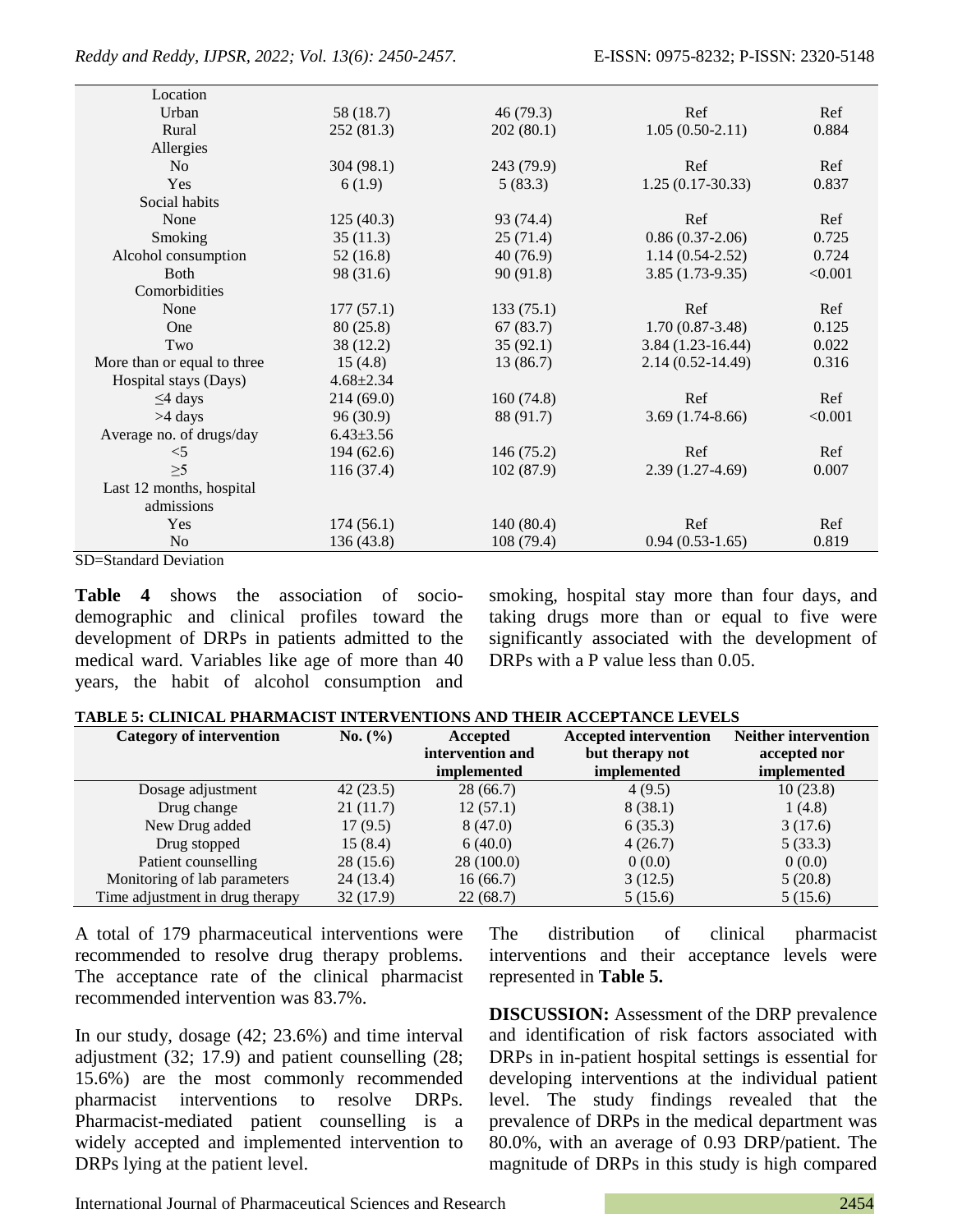to the other studies conducted in Gondar (66.0%), Dessie referral hospital (75.5%), Tikur Anbesa hospital (70.4%), Jimma University hospital  $(73.5\%)$ , and Indian hospital  $(41.8\%)$ <sup>12, 15–18</sup>. However, this study shows less rate of DRPs compared to the study conducted in Kenya (93.8%), Norway (81.0%), and Jordan (98.3%)  $8,19,$  $2<sup>20</sup>$ . The primary reason for the wide variation in the prevalence of DRPs across countries might be due to changes in their clinical practice, a different classification system for DRPs, and varied healthcare settings. The study recommends providing evidence-based interventions to reduce the burden of DRPs. Also, the study endorses the researchers' use a single classification system in the assessment of DRPs. This helps in the comparison of intra and inter-country variation of the DRP magnitude.

In this study, drug interactions (28.4%) and adverse drug reactions (21.8%) are the most commonly identified DRPs. A study conducted in Adama Hospital Medical College, Ethiopia, and Navie Hospital, Northern Sweden, showed that ADR and drug interaction are the predominant DRPs identified, respectively, nearly similar to the current study  $18$ ,  $21$ . However, the study conducted in Ethiopia shows an unnecessary drug therapy is the major DRP10. The least common drug therapy problem observed in this study is failure to receive drugs, similar to the study conducted in Southwest Ethiopia  $10$ . The low rate of medication nonadherence observed in this study is due to the administration of drugs by the nurses in in-patient hospital settings.

In this study, Anti-microbials (78.0%), Anticonvulsants (81.2%), and Narcotic analgesics (66.6%) drug classes were associated with a high rate of DRPs. Studies conducted in Northeast (28.0%) and Southwest Ethiopia (25.0%) also show that antimicrobials are the primary drugs in developing  $DRPs$ <sup>10, 16</sup>. In contrast, a study conducted in Gondar revealed proton pump inhibitors are associated with a high rate of DRPs. The wide variability in the drug class involved in developing DRP is due to different practice guidelines and patient and physician preferences across the countries. A total of 179 pharmaceutical interventions were recommended to resolve drug therapy problems. The acceptance rate of the clinical pharmacist recommended intervention was 83.7%. The acceptance rate of pharmacist intervention is not clearly assessed in previous studies on DRPs in clinical practice  $22-24$ . Few studies show that the percentage of pharmacist-led interventions' acceptance is very inconsistent. In two studies, the acceptance rate of clinical pharmacist interventions was lower (56% and 69%) than in the current study  $25, 26$ . Whereas, in two studies, the acceptance rate was more than 80% which is similar to the findings of the present study  $7, 27$ . In the current study, pharmacist-led patient counselling is the highly agreed intervention in resolving drug therapy problems to achieve a definite outcome. The wide acceptance of recommended interventions in this study is majorly due to the running of clinical pharmacy services in the hospital for 10 years; clinicians trust pharmacist-provided information, clinically relevant recommendations by the pharmacist, and delivery of evidence-based and unbiased information using an authentic software.

Variables like age of more than 40 years, the habit of alcohol consumption and smoking, hospital stay more than four days, and taking drugs more than or equal to five were significantly associated with the development of DRPs with a P value less than 0.05. In the aging process, the patient will suffer from comorbidities, take multiple medications, and hepatic and renal function failure are the few reasons for the development of DRPs. The positive impact of age on the development of DRPs was also observed in various studies conducted in India, Southwest Ethiopia, and Northern Sweden<sup>7, 14, 18</sup>.

However, a study conducted in Jordan showed that advanced age is not a predictor of the existence of DRPs <sup>8</sup>. This might be due to variation in the type of medical care offered to the specific age of the population. The polypharmacy in this study is also one of the major contributing factors to drug interactions. These results were similar to the study conducted by Abdela *et al.,* in which polypharmacy showed a positive association with developing DRPs  $^{28}$ . These findings suggest that control on the number of prescribed medications to treat medical conditions will reduce the risk of the development of DRPs. Prolonged hospital stay is associated with an increased risk of DRPs due to an increased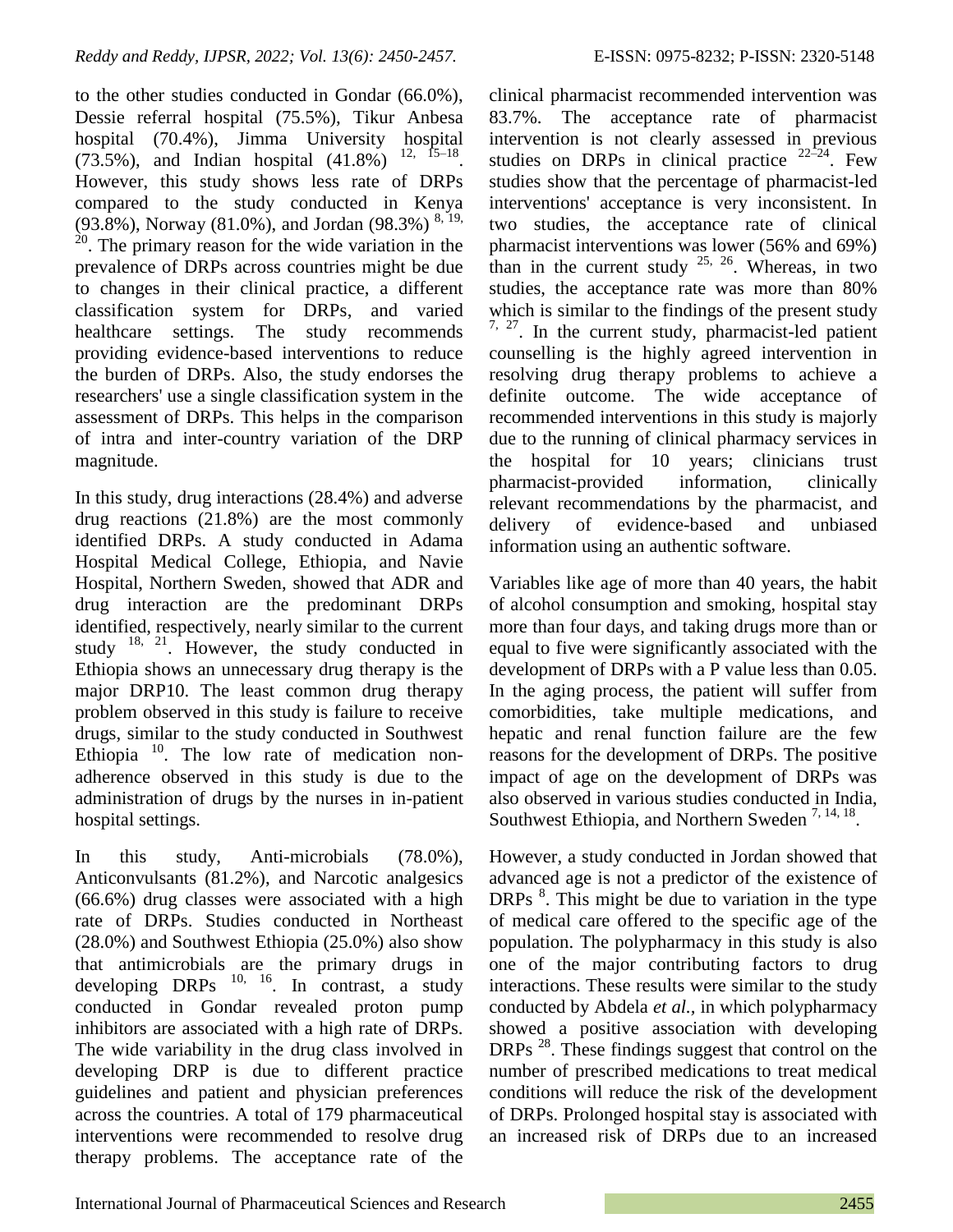number of drugs to treat hospital-acquired infections.

**Strengths and Limitations:** The study provides evidence on predictors of DRPs and clinical pharmacist interventions provided to combat DRPs in rural hospital settings of South India. As the study is a cross-sectional study, it identifies associations, not an exact causal relationship, between risk factors and the development of DRP. The study was conducted in a rural secondary care referral hospital.

So, the findings of this study may not be generalized toward primary and tertiary care hospitals. The outcome of clinical pharmacist interventions was not evaluated as this study was not collected data on a regular practice basis. In the future, randomized comparative studies are required to address the impact of clinical pharmacist interventions on economic, clinical, and humanistic outcomes (ECHO)

**CONCLUSION:** The study concludes that the prevalence of DRPs in medical ward patients was 80.0%. Drug interactions and adverse drug reactions are the most common DRPs found in our study. Developing the drug policy guidelines focused on factors associated with DRPs may reduce the burden of DRPs and improves patient outcomes. In our study, dosage adjustment and patient counselling are the most commonly recommended pharmacist interventions to resolve DRPs. Pharmacist-mediated patient counselling is a widely accepted and implemented intervention to reduce DRPs lying at the patient level. Clinical pharmacist needs to work with the healthcare team in the rationalization of the prescription and to improve the clinical outcomes.

**ACKNOWLEDGEMENT:** The authors would like to thank all participants involved in this research study. We also thank Dr. Sudheer Kumar, Director, RDT Hospital, Anantapur, for his support in conducting the study in the hospital.

All the authors are wholeheartedly thankful to the people who are directly or indirectly responsible for completing the work.

**CONFLICTS OF INTEREST:** There are no conflicts of interest.

## **REFERENCES:**

- 1. Working groups item detail Pharmaceutical Care Network Europe [Internet]. [cited 2021 Jun 26]. Available from: https://www.pcne.org/working-groups/2/drugrelated-problem-classification/10
- 2. Slight SP, Tolley CL, Bates DW, Fraser R, Bigirumurame T and Kasim A: Medication errors and adverse drug events in a UK hospital during the optimisation of electronic prescriptions: a prospective observational study. The Lancet Digital Health 2019; 1(8): 403–12.
- 3. Garin N, Sole N, Lucas B, Matas L, Moras D and Rodrigo-Troyano A: Drug related problems in clinical practice: a cross-sectional study on their prevalence, risk factors and associated pharmaceutical interventions. Scientific Reports 2021; 11(1): 883.
- 4. Adusumilli P and Adepu R: Drug related problems: An overview of various classification systems. Asian Journal of Pharmaceutical and Clinical Research 2014; 7(4): 7–10.
- 5. Saldanha V, Araújo IB de, Lima SIVC, Martins RR and Oliveira AG: Risk factors for drug-related problems in a general hospital: A large prospective cohort. PLoS One 2020; 15(5): 0230215.
- 6. Tigabu B, Daba D and Habte B: Drug-related problems among medical ward patients in Jimma University specialized hospital, Southwest Ethiopia. Journal of Research in Pharmcy Practice 2014; 3(1): 1.
- 7. Peterson C and Gustafsson M: Characterisation of Drug-Related Problems and Associated Factors at a Clinical Pharmacist Service-Naïve Hospital in Northern Sweden. Drugs - Real World Outcomes 2017; 4(2): 97–107.
- 8. AbuRuz SM, Bulatova NR, Yousef AMM, Al-Ghazawi MA, Alawwa IA and Al-Saleh A: Comprehensive assessment of treatment related problems in hospitalized medicine patients in Jordan. International Journal of Clinical Pharmacy 2011; 33(3): 501–11.
- 9. Blix HS, Viktil KK, Reikvam smund, Moger TA, Hjemaas BJ and Pretsch P: The majority of hospitalised patients have drug-related problems: results from a prospective study in general hospitals. Europen Journal of Clinical Pharmacology 2004; 60(9): 651–8.
- 10. Bekele F, Tsegaye T, Negash E and Fekadu G: Magnitude and determinants of drug-related problems among patients admitted to medical wards of south-western Ethiopian hospitals: A multicenter prospective observational study. Khan MM, Editor PLoS ONE 2021; 16(3): 0248575.
- 11. Panda A, Pradhan S, Mohapatra G and Mohapatra J: Drugrelated problems associated with self-medication and medication guided by prescription : A pharmacy-based survey. Indian Journal of Pharmacology 2016; 48(5): 515.
- 12. Adepu R and Adusumilli PK: Assessment of Drug Related Problems in Patients with Chronic Diseases through Health Status Survey in a South Indian Rural Community Setting. ijps [Internet]. 2016 [cited 2021 Jun 30]; 78(4). Available from: http://www.ijpsonline.com/articles/assessment-of-drugrelated-problems-in-patients-with-chronic-diseasesthrough-health-status-survey-in-a-south-indian-ruralcommuni.html
- 13. Ramanath KV and Nedumballi S: Assessment of Medication-Related Problems in Geriatrie Patients of a Rural Tertiary Care Hospital. Journal of Young Pharmacists 2012; 4(4): 273–8.
- 14. Greeshma M, Lincy S, Maheswari E, Tharanath S and Viswam S: Identification of Drug Related Problems by Clinical Pharmacist in Prescriptions with Polypharmacy: A